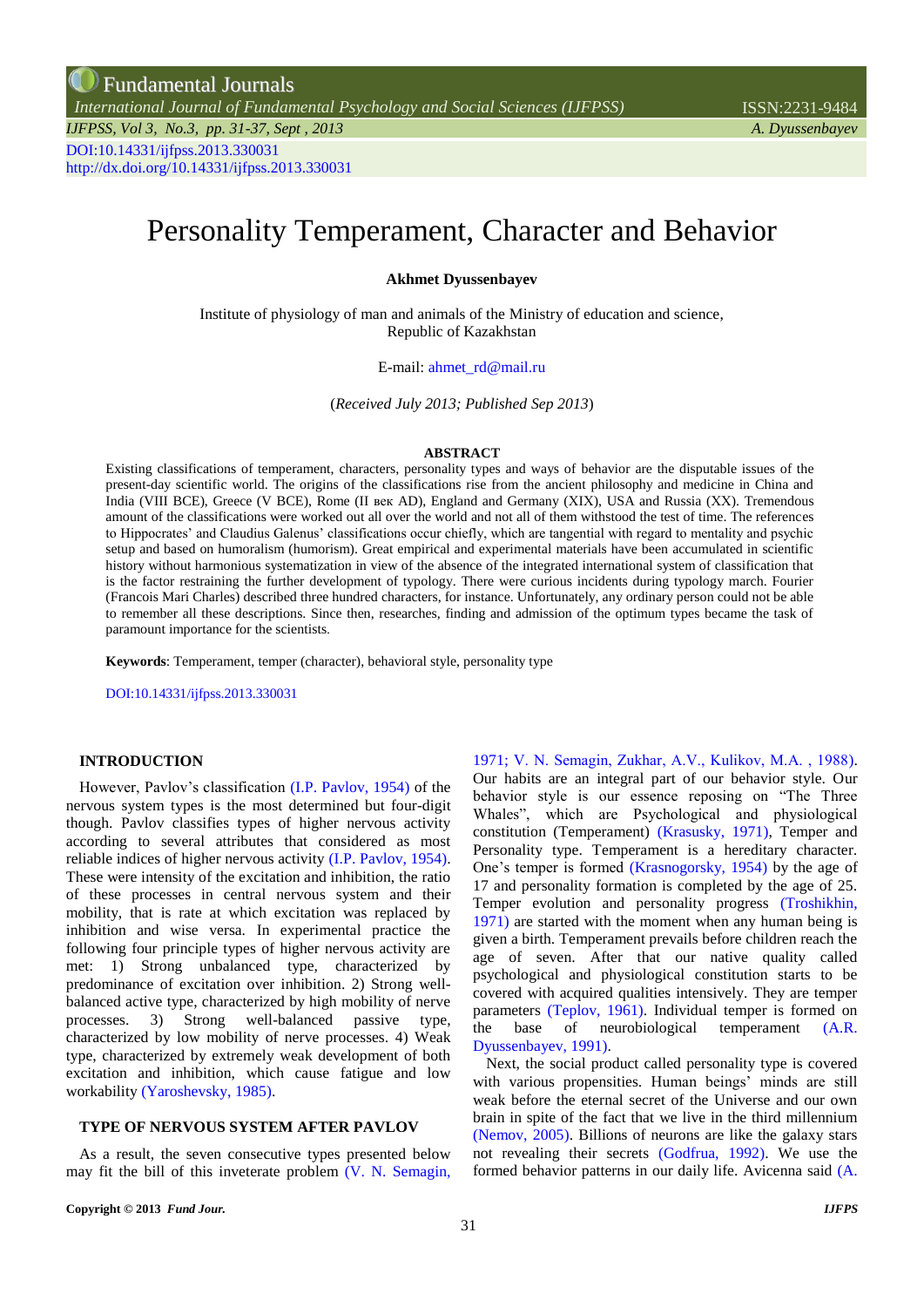R. Dyussenbayev, 2011) his piece about human beings' nature many centuries ago. He thought that 'A human being's essence is reflected inside him and it cannot remain a secret for a long time as far as any person's actions reflect his nature like in a mirror'.

Banal actions, verbal forms and standard thoughts guard our brain against the superfluous routine. As a rule, people do not think long and human habits help them to do this. А.S.Pushkin expressed [\(Dyussenbayev, 2004\)](#page-5-13) his opinion as follows 'Our habits are a gift given us from above and they may be a substitute for happiness'. In the beginning the author modeled a 'Universal seven-digit classification' consonant with the laws of symmetry and harmony and religion dogma thanks to the number theory and mathematics canons. The figure "Seven" is mentioned 144 times in the Holy Bible and it is not randomly. This figure is consonant to poetry as well. The poet A.Voznesenski paid attention to the fact [\(A. R. Dyussenbayev, 2011\)](#page-5-12). He wrote the following poem about this figure, 'I am a family. I am like a spectrum, where I am multiplied by seven and all my seven copies are living inside me. All of the copies are intolerable like seven animals. Moreover, the bluest one is whistling a reed pipe! Sometimes in spring I have a dream, where I am the eighth one among them'.

Being based on the achievements of the up-to-date science we are glad to present your attention the principally new classification consisting of three main levels of human being's essence [\(Teplov, 1961\)](#page-5-8). Temperament is a psychological and physiological aspect. Temper is psychological one and behavior style possesses a social reflection. Behavior style [\(Jung, 1998\)](#page-5-14) is habitual daily routine that is reasonable manifestation functions based on the stereotypes. This meaty scientific study assists to carry out an interesting psychological practical training session as well as to develop your observation [\(Chaichenko, 1987\)](#page-4-0). What is the personality type of the person living or working beside you? What is your own temper?

The typology proposed by the author possesses a little bit of novelty letting to see the habitual things from the new perspective [\(Kondratyev, Karpenko, & Petrovsky, 2006\)](#page-5-15). The quite modern structure of personality is presented instead of the catchwords like "choleric, sanguine, phlegmatic and melancholic persons" [\(P. V. Simonov, 1981\)](#page-5-16) allowing opening human beings' tempers deeper and wider even when you know the people for a long time. Dear Reader! Having examined the new classification of the personality structure [\(Aizenk, 1999;](#page-4-1) [A.R. Dyussenbayev, 1991c\)](#page-5-17) you may start determination of the types of psychological and physiological constitution and temper [\(A.R. Dyussenbayev, 1989\)](#page-4-2). Then you may identify what the personality type may be referred to you and all the people you want to. Using the newly presented classification [\(Dyussenbayev, 1990a\)](#page-5-18) you may possess the complete notion about the persons around you and compose their characteristics having analyzed their behavior.

#### **TEMPERAMENT**

Temperament or one's psychophysiological [\(Vasilevsky,](#page-5-19)  [1988.\)](#page-5-19) type (Genotype) is the genetic instinctive hereditary base of individual and typological differences [\(Russalov,](#page-5-20)  [1979\)](#page-5-20) of CNS (Central Nervous System) psychodynamic

**Copyright © 2013** *Fund Jour. IJFPS*

characteristics localized in chromosomes [\(A.R.](#page-5-21)  [Dyussenbayev, 1991b\)](#page-5-21)**.** The neurophysiologic potential imparts the following seven key characteristics to the psychophysiological constitution of human beings: emotionality, dynamics, lability, flexibility, static nature, inertness and sensitiveness. The appropriate type of psycho-physiological constitution stands out against the others as a result of the dominance of one of these properties.

## **1-Emotional type** (anxious, uneasy)

Representatives of this genotype are genetically predisposed to quick and impressive display of psychic anxiety, excitement, rages and even affect, being overjoyed or crying (weeping) with joy [\(Khananashvili, 1978\)](#page-5-22). Their psychical activity is rich with striking emotions [\(Voronin,](#page-5-23)  [1965\)](#page-5-23). They are easily excited, agitated, and with it, excessively irritable persons possessing the highest level of energy mobilization of their organisms. It is possible to call them figuratively as 'Hawks'.

#### **2-Dynamic type** (energetic, assertive)

Persons of this group are possessed of permanent movement, internal force and active actions during all their life. They are always sthenic, spirited, strenuous and vigorous. The balance and easiness of excitation and inhibition beginning imparts steadiness to the nervous system [\(I.P. Pavlov, 1954\)](#page-5-24). The velocity and successfulness of their accommodation and adaption are precisely this fact that explains. The figurative image of such person is 'An eagle' like legendary Rustam glorified in "Shahname" [\(A. R.](#page-5-12)  [Dyussenbayev, 2011\)](#page-5-12).

## **3-Labile type** (unsteady, changeable)

The genotype endows the persons with changeability, changeableness, mutability, unsteadiness, fickleness, variability and extraordinary functional mobility [\(Dyussenbayev, 2011\)](#page-4-3). Immediacy of their main neurophysiological processes becomes the prerequisite for the maximal adaptability that is the faculty of accommodation to the quickly changed environmental conditions [\(Ivanov Smolensky, 1953\)](#page-5-25). Thus, we may call them 'Magpies'. Their enviable flood ability reminds the aphorism: 'Human beings nature is so strong and elastic and can maintain its freshness and beauty standing among the most oppressive and awful environment'.

#### **4-Plastic type** (flexible, malleable)

All of the persons, who may be attributed to this genotype, are harmonious, gradual, slow, gentle and pliable. Their maximally balanced neurophysiological processes [\(Ussievich, 1952\)](#page-5-26) and poised nervous system with its proper force, staying power and fortitude impart excellent adaptability to all the individuals of this genotype giving them the natural ability of ultra instinct of self-preservation and survival by means of escape behavior. Their image is 'An ostrich' and it is no coincidence.

#### **5-Static type** (steady, equable)

Their "active" movement and actions are barely visible in their outward appearance and the neurophysiological processes run in the state of comparative quiet and mental equilibrium [\(A.R. Dyussenbayev, 1991b\)](#page-5-27). Their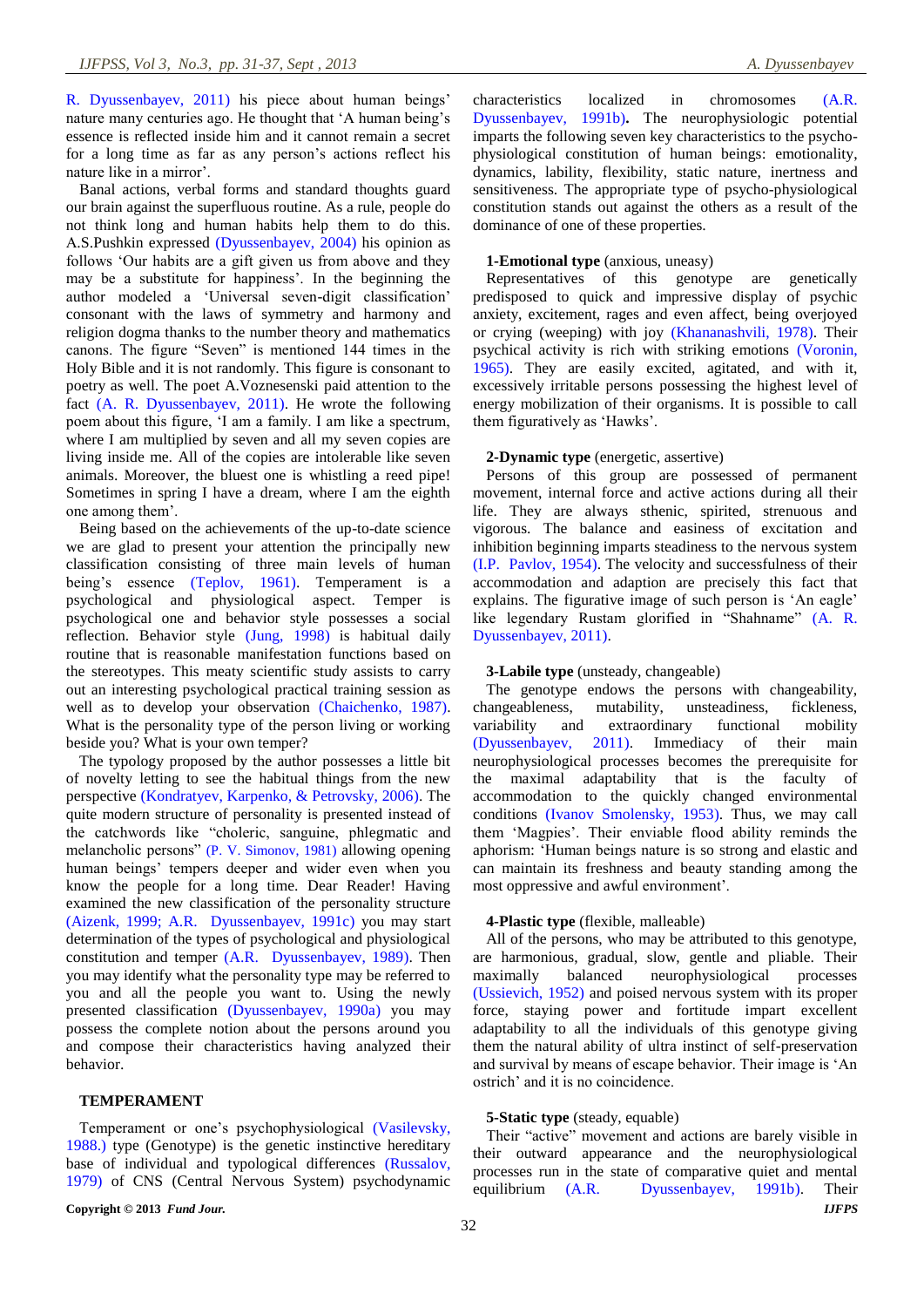## **6-Inert type** (solid)

Inert persons are inactive and spiritless to the eye. The level of their general motion activity is too low; the neurophysiological processes are over moderated but rational [\(Dyussenbayev, 1990b\)](#page-5-28). Meanwhile, their nervous system is quite balanced and capable of great endurance [\(Krasusky,](#page-5-29)  [1953\)](#page-5-29). We usually say about them, 'By hook or by crook' and their characteristic for us is 'A goose'.

#### **7-Sensitive type** (careful)

The genotype makes the persons very sensitive, especially to the irritants of subliminal force [\(Kupalov, 1954\)](#page-5-30). Thus, the individuals are able to reacts to any environmental exposure keenly, even it is weak and insignificant. The factors create susceptibility to the affective reactions so the individuals are rather impressionable and may be compared with 'Owls'.

## **TEMPER**

Character (Phenotype) is totality of settled individual characteristics of psychical activity formed during the process of adaptive ontogenesis development and based on the psychophysiological constitution matured as the result of individual upbringing [\(Asratyan, 1983;](#page-4-4) [Bekhterev, 1991;](#page-4-5) [Vyrzhykovsky, 1933\)](#page-5-31). Physiological processes give human beings the following seven distinct qualities: hysteroidness, impulsiveness, flexibility and agility, conformity, correctness, criticality and sentimentality. The appropriate type of character appears as a result of the dominance of one of these qualities over the others.

## **1-Hysteroidal** (explosive)

People possessing such kinds of temper are predisposed to violent fantods and sometimes attacks of nerves, which manifests itself in unexpected changes of their mood from convulsive laughter to tears and vice versa. They are usually at a very excited state, warlike and characterized by increased irritability and restlessness [\(Airapetyants, 1982\)](#page-4-6). Their mental activity may be often upset being gotten to inadequately situations and so the persons are able to raise their voices getting positive or negative tone. This is the most unbalanced character - 'rudderless and without sails'. They are like a source of bizarre surprises.

#### **2-Impulsive** (energetic, pushing)

Such people are usually highly purposeful and possess strong inner urges. They are energetic, active and assertive [\(A.R. Dyussenbayev, 1991b\)](#page-5-21) with strong-willed motives. Strong feelings and elation are accompanied by the desire to realize their potential, even in the presence of obstacles. These properties open for them the way to the more creative impulses and not just creative! They tend to noble deeds. Their nature is more adventurous. They tend to live according to the principle 'as well be hanged for a sheep as for a lamb', that is, with a thirst for subjugation the heights.

## **3-Flexible** (agile, nimble, adroit)

These people know how to avoid obstacles without much effort and capable of quick and easy movements, alteration, modification and reconsideration. They are pragmatic, easy to change their attitudes, beliefs and habits turning to advantage and receiving all of the benefits and dividends. They are masters of intrigue. They are changeable but courteous and if necessary are able to put the other in an awkward situation. They usually act prudently and cleverly avoid potential hassles. Thanks to the resourcefulness skillfully uses the capabilities of other people, skillfully manage their own reserves but often resort to tricks and maneuvering. Camouflage fits them aptly. In short, 'Necessity is the mother of invention'.

## **4-Conformal** (compliant, pliable)

Such people are always ready to act in accordance with the established order. They try to meet the requirements of others. Their docile nature allows them to adapt themselves without conflicts and obey. In most cases, the individuals prefer the passive acceptance of the existing order of things and prevailing opinions. They are the most livable people. They are beautiful because of the harmony [\(Tyukhtin, 1988\)](#page-5-32) of their actions and smooth attitude towards others. They are malleable and prefer to make concessions and effectively resolve conflicts between their own and dominant opinions of the other individuals. In general, their purpose is 'the wolves are fed and the sheep are safe'.

## **5-Well-posed** (proper, consistent)

This individual is able to defend his principles peacefully and remain quite friendly and sensitive to other people at the same time. Sometimes he may be pointedly polite. He does everything perfectly and corresponds to the reasonable requirements of the life. His behavioral approach fits many social standards. This type is like an etalon for the extreme types in pedagogy because such a person is comfortable to all and gives his teachers the least troubles. Such persons are adequate without being forced and it is usually said about them-'The man is intelligent but pedantic'.

## **6-Critical** (exacting, scrupulous)

Such people are unique with their inclination to analyze their own actions and deeds in details and evaluate strictly as well as the actions of others in order to identify shortcomings and failures [\(A.R. Dyussenbayev, 1991a\)](#page-5-33). They often allow negative judgments about themselves and others and this creates a lot of problems for them. They are not as enterprising as picky. However, their captiousness and faultfinding are based on "the best intentions". However, the people around them estimate their actions as inertness and stubbornness. This individual has an analytical mind and a critical attitude to everything. This is the main feature of this type of character. Their motto-'Measure twice but cut once' and the appropriate synonym is 'Nordic'.

## **7-Sentimental** (refined, subtle)

A man of this type of character is prone to excessive sensitivity. He possesses sugary-sweet and tearfully-touching type of character. He is very impressionable, gentle, corny, bashful and touchy. He is like a mimosa and likes to dramatize events very much. He usually treat others too softly and indulgently. He is the most kind and humane among the other types. He can be compared with the 'The Man in a Case' [\(A. R. Dyussenbayev, 2011\)](#page-5-12) if his living conditions are unfavorable. He is prone to hyper analysis or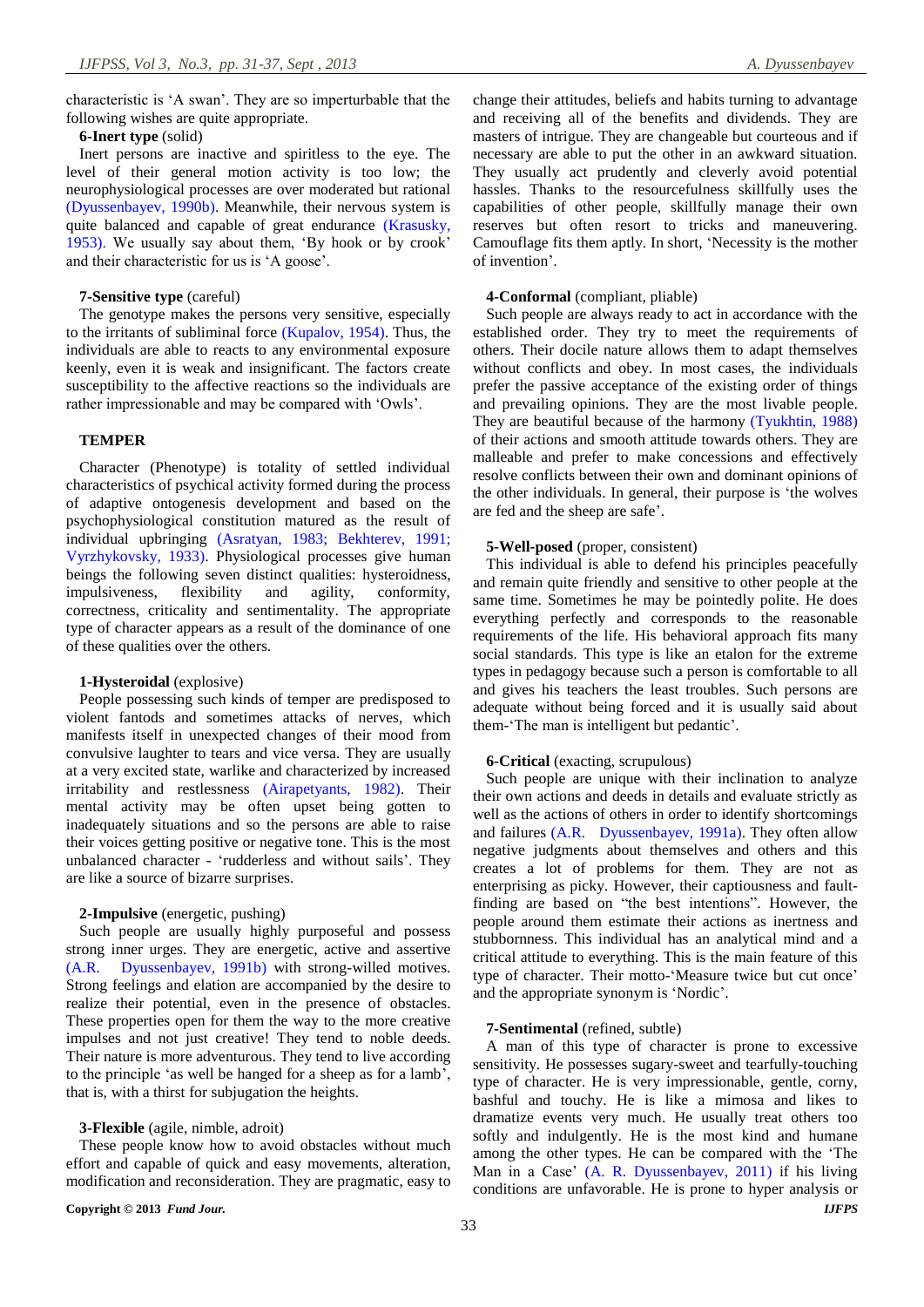sterile philosophizing. L. Berne said about this type of character: 'Sentimental individuals churn their sense long and tediously'. They are like potential inhabitants of the 'Barrel of Diogenes.' But we should not forget that the 'Still waters run deep'.

#### **COUNTENANCE**

Behavioral style (Ethos-type) is a conscious choice of morals and strategy actions reflecting the type of innate psycho-physiological constitution [\(Nebylitsin, 1966\)](#page-5-34), formed character and values of the individual orientation. Avicenna's thoughts [\(A. R. Dyussenbayev, 2011\)](#page-5-12) are harmonious with the following definition: 'The essence is reflected in your being. It cannot be a secret for a long time. The essence of any nature is visible in persons' actions as if in a mirror, is not it?'. The features of mental activity give human behavior the following seven relief signs: expressiveness, ostentation, dexterity quotient, capability to agree to a compromise, tactfulness, categoricity and depressiveness. As a result, the dominance of one of these signs over the others forms the appropriate behavioral style.

#### **1-Expressive** (unrestrained, impetuous)

The people of the group are prone to overly rapid and often ill-considered actions. Fussy and superficial attitude to everything is inherent in them. Their joy and despair are usually expressed excessively and brightly. Their experiences do not often possess the proper occasion and are underlined with nervous irritability [\(Suvorova, 1975\)](#page-5-35). They are inclined to reflect their emotional state dramatically. They are expressive both in life and in creative work. They may be referred to Music among the seven secular sciences of the Middle Ages. It is difficult to say if they are positive or negative persons because it is a particular question of culture, religion, morality, ethics, spirituality and moral code.

#### **2-Demonstrative** (manifest, indicative)

The most important thing for these people is to show their best sides. They are characterized with external showiness bordering on grotesquerie [\(Freid, 1989\)](#page-5-36). They are hedonics and crave intensity of stress and frenzy. They are able to mobilize all their forces to achieve certain results and then publicly advertise their achievements. They are deft rhetorics. Their quick wits and insatiable desire to be in a fishbowl gives them a resounding success or failure.

## **3-Manipulating** (resourceful, dodgy)

So-called "Manipulators" can cleverly pass audience off things to be hidden. They are very gifted to counterfeit anything skillfully. They pass round sharp corners strikingly and are able to manipulate others, influence them, work up their electors as well as juggle with facts and falsify them. They may be called 'Arithmetics'. Their cunning tricks are aimed for achieving the results of easy and substantial benefits for themselves. They don't give a damn.

## **4-Compromise** (yielding, pliant)

People of this behavior type reach to agreement easily by mutual concessions. They are conciliators and compromisers. Stendhal expressed his opinion about them as follows, 'Mind flexibility can replace the beauty'. They often change their survival tactics as well as their not abundant principles. The characteristic of this individual is a "Great scribe'. Their external manners are refined but their self-esteem is not always expressed. However, most people appreciate this style of behavior, because such persons give others least of problems and profit. Thus, the stagnation is the drawn effect only.

**5-Tactful** (civil, courteous, considerate)

Tactful people have a sense of proportion that prompts them the most delicate line of conduct in relation to other people. They are endowed with their own principles but they do not tend to put them on display. Smoothness and uniformity of behavior are inherent for them as well as the sense of proportion in all determining and developing the ability to behave them. They can be called Geometricians. This behavior is like an undercover etalon in the questions of upbringing and good breeding for families in many nations. Two natural antagonists- assurance and lack of tending to argue or quarrel-are a phenomenon of the most harmonious co-existence, as a kind of 'consensus' and inner harmony. It should be remembered that the absence of a devastating inception does not mean constructive endeavor, whereas.

**6-Categorical** (unambiguous, unequivocal, monosemantic) Their approach to themselves and other people is clear, unambiguous, unconditional and unequivocal, not allowing any objections, as a rule. Their logical proposition [\(A.R.](#page-5-37)  [Dyussenbayev, 1991a\)](#page-5-37) is quite definite and excludes any duality; their outlook is not veiled, crisp; it is clear and not allowing any other interpretations. Their actions are always straightforward and resolute. Goethe was right when he said, 'When ideas meet temper, the phenomena appear amazing the world for thousands of years'. We can call them Dialecticians. They are true to their ideals and do not compromise their own principles. Such a person is a 'white crow' in one place in the world and one of many in the others. Their bright personality can enrapture and horrify.

## **7-Depressed** (dispirited, oppressed)

People of this type are sad, cheerless, doleful, dismal, despondent, crestfallen, downcast and oppressed in the most part of their life. They continually give the blues to others with their depressed mood. Their predisposition to this condition is genetic. They are prone to apathy and pessimism. They possess infinitely bad mood due to the decline of fortitude. People of this type are slowpoke, sleepy, fatigued and have reduced self-esteem. Their characteristic is Astronomers. Their ability to desire, being motivated, strongwilled activity is dramatically reduced, which provides spaciousness of thoughts, imagination, abstraction and violent fantasies.

## **PERSONALITY TYPE**

Personality type (Ego-type) is a fusion of congenital and acquired and socially determined qualities [\(Nebylitsin, 1976\)](#page-5-38) of an individual knowingly predetermining his or her personal motivational orientation and ideological preferences with respect to the surrounding reality. Being aggregated temperament, character and behavior give the following seven distinctive characteristics to individuals: eccentricity,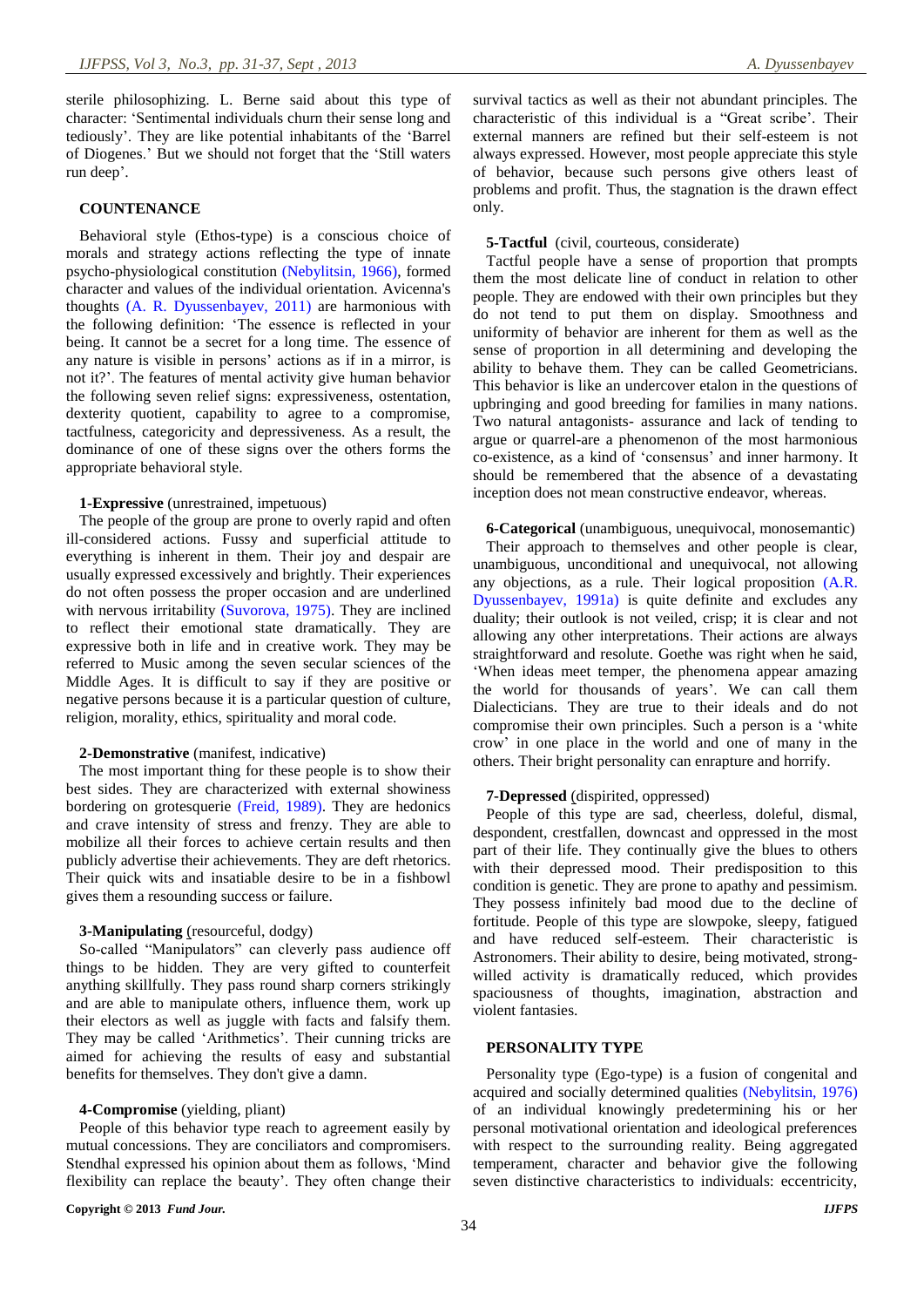demonic, combinatorial, convergence, tolerance, unruffled and self-centeredness. The contours of the appropriate type of personality are clearly delineated as a result of the dominance of one of these signs over others.

#### **1-Eccentric** (unpredictable, unexpected)

People of this type are prone to sudden sharp contrast freaks in the form of excessive joy or aggressiveness. They are distinguished with their extreme originality or their tactless behavior and immediacy. Their actions strike with their unexpectedness, exaltation or enthusiasm [\(A.R](#page-5-39)  [Dyussenbayev, 1989\)](#page-5-39). They are somewhat strange, original and sometimes quizzical. Everything in them is based on a bizarre shift of familiar concepts. Their behavior is inconsistent and out of the ordinary. Each representative of this group is an unstable extrovert. Their status quo is a Hot Rodder.

#### **2-Demonic** (imperious, dictatorial)

Each representative of this group is bold, decisive and a man possessed with something and sometimes raging. Their compassion, generosity and sociability get on with guile. It is difficult to be a domineering man without craft, cunning, duplicity, craftiness and perfidy, as they think. They are tribunes, cheery fellows and "Life of the party". They tend to suppress somebody's will in order to stay longer in the spotlight. They are mainly the people of a stage monologue genre. They are eloquent, sociable and fervent. Their passion and fervor may often reach mischief. They are maximalists and virtuosi and may be extraordinarily gifted. Theу are naturally talented as organizers and leaders. Moreover, they always strive to become leaders. Their motto is created under Goethe's thoughts to 'know your own nature through actions just not through contemplation'. They are stable extroverts [\(Aizenk, 1999;](#page-4-1) [P. V. G. Simonov, 1984\)](#page-5-40) facing the outside world. They may be called Hegemons. Their status quo is Leaders. The Persian poet Khosrow pointed [\(Dyussenbayev,](#page-4-3)  [2011\)](#page-4-3) to the paradoxical trait saying about them as follows, 'A narcissistic lion with claws and fangs, which may be touchy like a flower with trembling petals'. Thus, authoritarianism, totalitarianism, cult of the leader, patriarchal character, repressions and other excesses become the results of their personality type.

#### **3-Combinative** (cunning, intricate)

They are able to design and build a complex system of techniques to achieve the desired useful and adaptive result. They are able to achieve their goals by different machinations maneuvering among the natural and artificial barriers. These individuals are intricate and incomprehensible to others. They have a special gift to various tricks and bluffs. Their

## **REFERENCES**

- <span id="page-4-6"></span>Airapetyants, М. G., Vein, А.М. . (1982). *Experimental and clinical neurosis*. Moscow.
- <span id="page-4-1"></span>Aizenk, G. Y. (1999). *Personality structure*. Moscow: Petersburg: Uventa, Publishing House KSP-Plus.
- <span id="page-4-4"></span>Asratyan, E. А. (1983). *Reflex theory of higher nervous activity*. Moscow.

personality type is deep-seated. They are extra ambiverts and their status quo is 'Gamblers'.

## **4-Convergent** (easy to get on with somebody)

People of this type are conflict-free and usually prefer unobtrusive assimilation with other individuals. They excellently get on with others in any heterogeneous environment and create a favorable climate around neutralizing the problems of interpersonal origin. They are set on the convergence and the acquisition of similar features emulates their behavior under constraints of common sense. The purpose of their life is to live in peace with all on terms of mutual benefit. The founder of the Persian poetry A. Rudaki said [\(Dyussenbayev, 2011\)](#page-4-3) the following about them: 'God gives the noble people such good qualities as a great name, reason, mild temperament and health of the body.' They are ambiverts. They can be called 'the golden mean' and their status quo is 'Peacemakers'.

#### **5-Tolerant** (patient, long-suffering)

Individuals of this type are unusually tolerant, indulgent and lenient to the near and distant relatives, friends and even strangers. As a rule, they are trusting to others. They endure psychological discomfort well. Their typological feature is self-control, self-possession, ability to tolerate long-term adverse effects without much reduction of adaptive capacity. They are intro ambiverts and their status quo is 'Soldiers'.

#### **6-Nordic** (imperturbable, unruffled)

People of this type adhere to the views placing their and others' individuality in the center of the universe. They respectfully refer to all manifestations of healthy individualism. They are sometimes selfish and have somewhat high self-esteem. By focusing on their own interests they stubbornly defend their views. They are thoughtful and pedantic and often alone. They were very popular in the era of technocratic society. They are stable introvert [\(Aizenk, 1999;](#page-4-1) [P. V. G. Simonov, 1984\)](#page-5-40) directed to their own inner world. Their status quo is 'Designers'.

## **7-Egocentric** (separate, solitary)

This type of people subtly perceives life changes. They are shy, timid, sensitive and prone to long emotional experience of events. They have a tendency to high moral demands to themselves. They are afraid of new situations, people and all kinds of tests. They are unstable introverts and their status quo is 'Philosophers'. The following statement may fit to their personality type, 'Chastity will definitely lose the struggle for existence without talking about struggle for the throne'.

- <span id="page-4-5"></span>Bekhterev, V. М. (1991). *Objective psychology*. Moscow: Science.
- <span id="page-4-0"></span>Chaichenko, G. М. (1987). *Psychology foundations of higher nervous activity*. Kiev.
- <span id="page-4-3"></span>Dyussenbayev. (2011). Who is who? *Thought*(No.3), 27-33.
- <span id="page-4-2"></span>Dyussenbayev, A. R. (1989). *The new classification of the types of nervous system*. Paper presented at the All-USSR Conference of the Society of Psychologists of UUSR, Moscow.